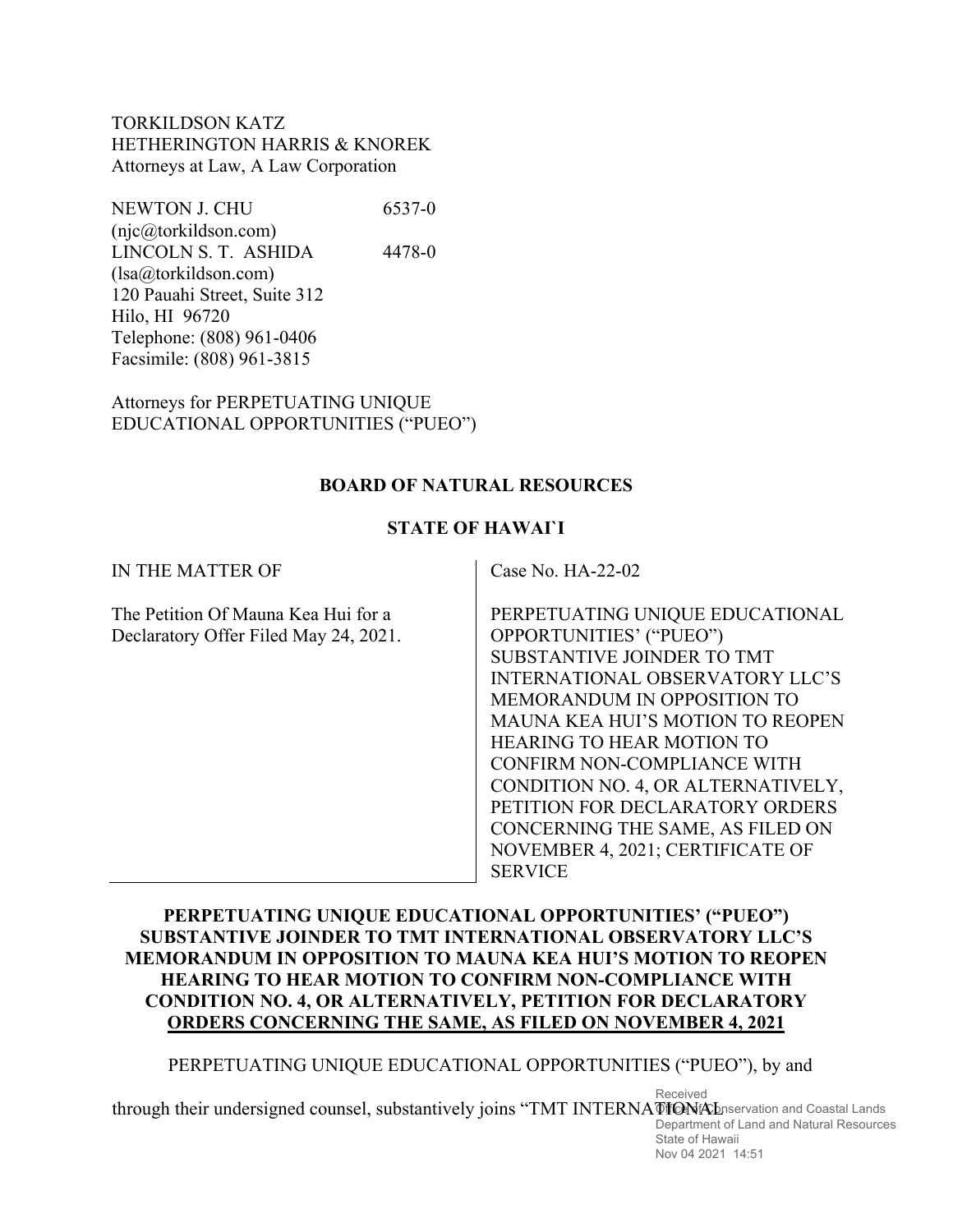OBSERVATORY LLC'S MEMORANDUM IN OPPOSITION TO MAUNA KEA HUI'S MOTION TO REOPEN HEARING TO HEAR MOTION TO CONFIRM NON-COMPLIANCE WITH CONDITION NO. 4, OR ALTERNATIVELY, PETITION FOR DECLARATORY ORDERS CONCERNING THE SAME" as filed on November 4, 2021, with respect to consideration by the Board of Land and Natural Resources ("BLNR") of Petitioners MAUNA KEA ANAINA HOU, KEALOHA PISCIOTTA, CLARENCE KUKAUAKAHI CHING, DEBORAH J. WARD, PAUL K. NEVES, and KAHEA: THE HAWAIIAN ENVIRONMENTAL ALLIANCE'S (collectively "Petitioners") unclean hands in bringing this petition forward.

On July 16, 2019, our Island of Hawai`i observed the unfortunate incitement and use of physical barriers by Petitioners and other protesters of the Thirty Meter Telescope ("TMT"), in preventing the lawful passage of heavy equipment vehicles to the site of TMT on the Mauna Kea summit. The physical barriers illegally erected on the Mauna Kea Access Road was followed by what amounted to illegal camping and the building of unpermitted structures that trespassed on land owned by the State of Hawai`i.

Despite the protestors not being *Pono* in seeking to have their concerns adjudicated and decided by a court, they openly advocated that "Hawaiians" opposed the building of the TMT during their protest that involved the chaining of *kupuna* to the Mauna Kea Access Road. The protestors sought to essentially "hijack" the Native Hawaiian population in their misguided attempt to convince others that all Native Hawaiians opposed the building of the TMT.

PUEO always has, and always will, respect the right of all persons and entities to hold their beliefs. Controversies should be decided before recognized tribunals, such as the BLNR, and not on the cold pavement of the Access Road.

-2-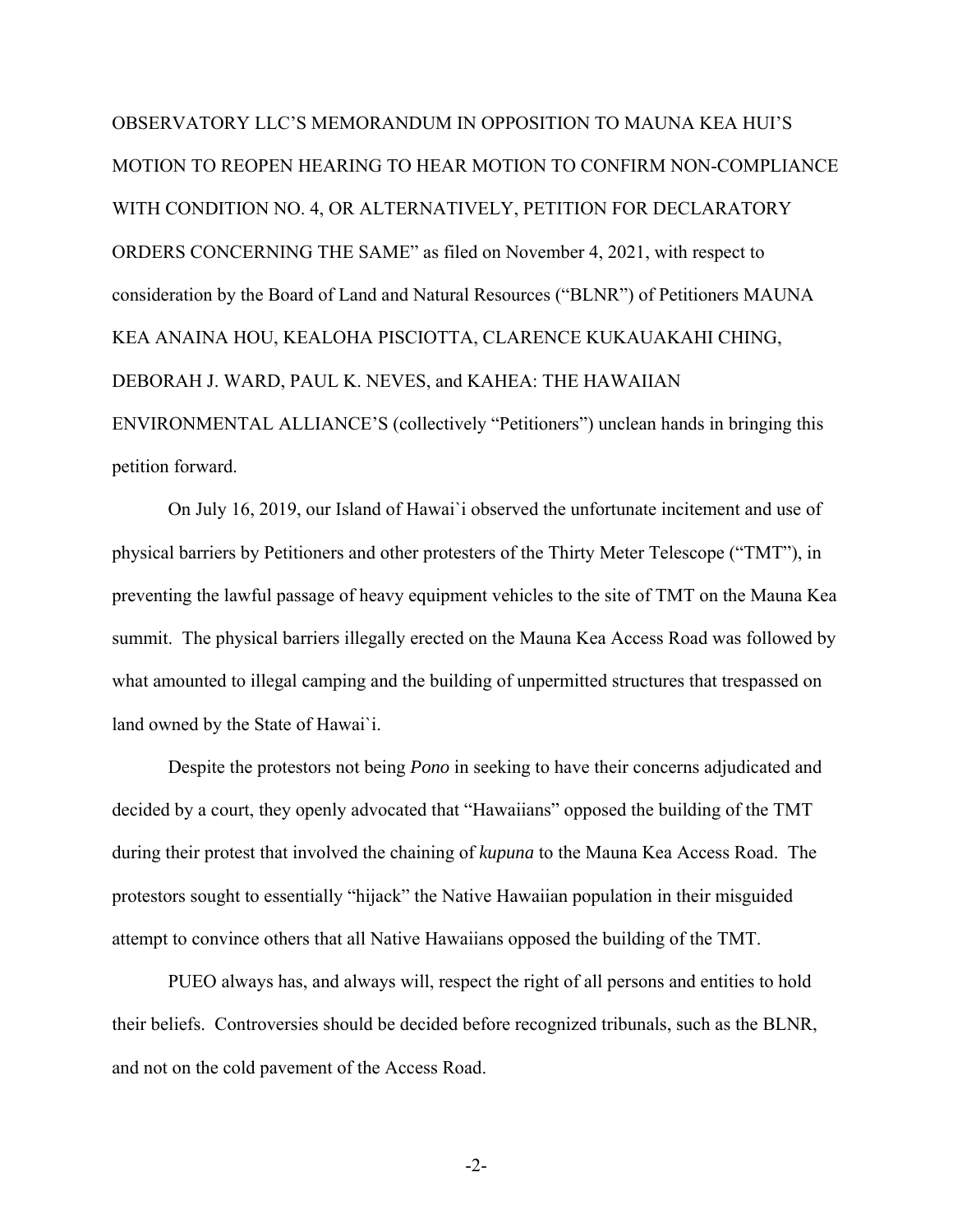However even controversies before a tribunal should not be the product of a person or a party's own making. To now cry foul based upon the unlawful actions of those involved in the physical protest is not *Pono*. Petitioners have not acted with *Ahonui*, but have instead allowed their self-righteous beliefs to wander into the realm of desperation.

Whether you support the building of TMT or not, PUEO cannot support the bringing of any claim based upon the complaining party's own doing. The government authorities on July 16, 2019 made the decision to stand down and not pursue a law enforcement resolution to the protest. The unclean hands of the protestors should not be rewarded, based on the government's actions in seeking a peaceful resolution.

PUEO appreciates the opportunity to *Pa`a ka waha* on this very important issue.

Based on the foregoing PUEO respectfully joins TMT International Observatories LLC's opposition to deny the Petition, on the basis of the unclean hands doctrine.

DATED: Hilo, Hawai`i, November 4, 2021.

TORKILDSON KATZ HETHERINGTON HARRIS & KNOREK Attorneys at Law, A Law Corporation

/s/ *Lincoln S. T. Ashida* 

Newton J. Chu Lincoln S. T. Ashida

Attorneys for PERPETUATING UNIQUE EDUCATIONAL OPPORTUNITIES ("PUEO")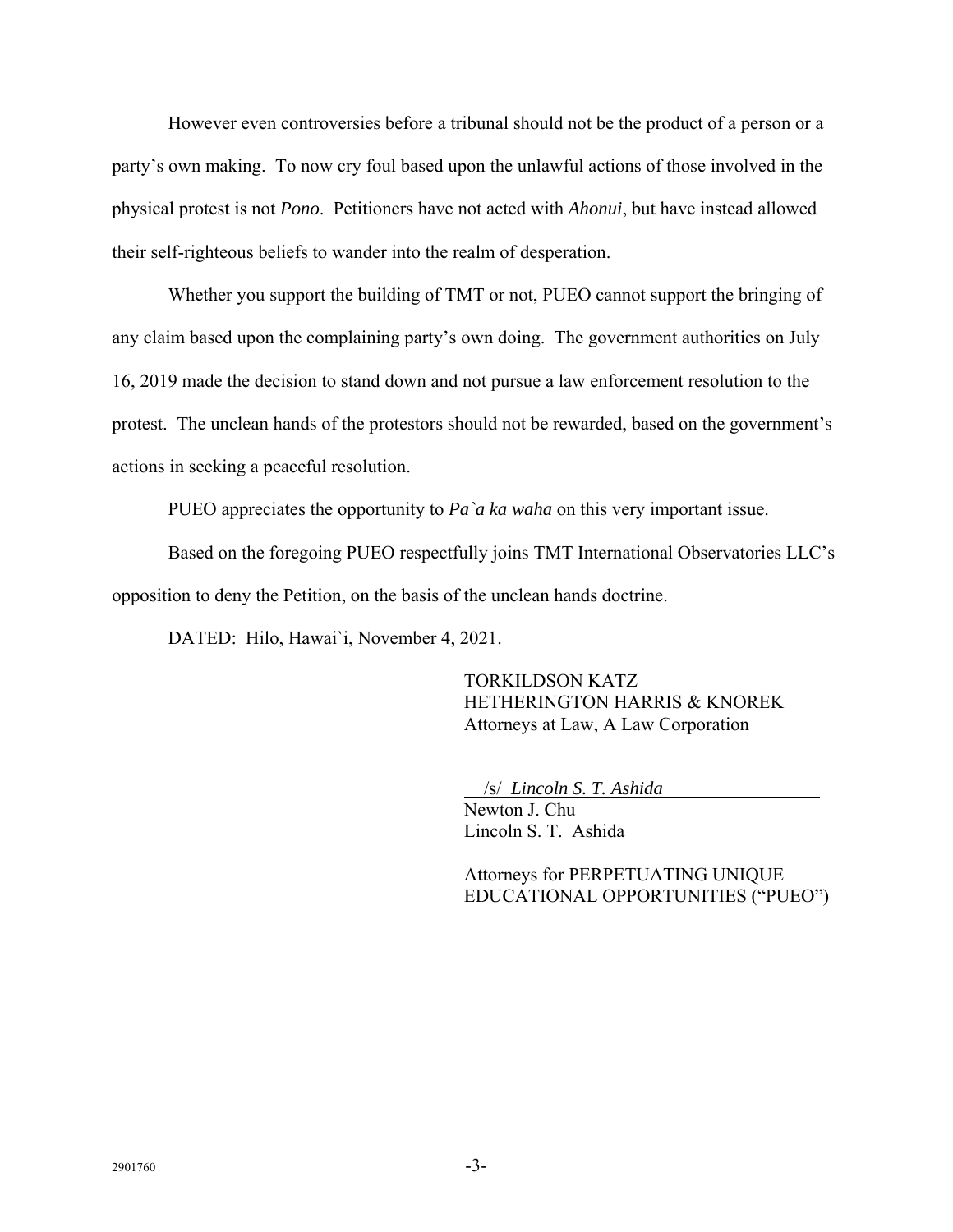# **BOARD OF NATURAL RESOURCES**

# **STATE OF HAWAI`I**

| IN THE MATTER OF                                                             | Case No. $HA-22-02$                                                                                                                                                                                                                                                                                                                                                                                                                     |
|------------------------------------------------------------------------------|-----------------------------------------------------------------------------------------------------------------------------------------------------------------------------------------------------------------------------------------------------------------------------------------------------------------------------------------------------------------------------------------------------------------------------------------|
| The Petition Of Mauna Kea Hui for a<br>Declaratory Offer Filed May 24, 2021. | <b>CERTIFICATE OF SERVICE</b><br><b>RE: PERPETUATING UNIQUE</b><br>EDUCATIONAL OPPORTUNITIES'<br>("PUEO") SUBSTANTIVE JOINDER TO<br>TMT INTERNATIONAL OBSERVATORY<br>LLC'S MEMORANDUM IN OPPOSITION<br>TO MAUNA KEA HUI'S MOTION TO<br>REOPEN HEARING TO HEAR MOTION TO<br>CONFIRM NON-COMPLIANCE WITH<br>CONDITION NO. 4, OR ALTERNATIVELY,<br>PETITION FOR DECLARATORY ORDERS<br>CONCERNING THE SAME, AS FILED ON<br>NOVEMBER 4, 2021 |

# **CERTIFICATE OF SERVICE**

The undersigned hereby certifies that on this date, a true and correct copy of the above-

described document was duly served upon the following, via electronic mail, as indicated below:

| Linda L.W. Chow                   | Harry Fergerstrom      | Maelani Lee            |
|-----------------------------------|------------------------|------------------------|
| Lauren K. Chun                    | hankhawaiian@yahoo.com | maelanilee@yahoo.com   |
| Deputy Attorneys General          |                        |                        |
| Linda.L.Chow@hawaii.gov           |                        |                        |
| Lauren.K.Chun@hawaii.gov          |                        |                        |
|                                   |                        |                        |
| Attorneys for the Board of        |                        |                        |
| <b>Land and Natural Resources</b> |                        |                        |
|                                   |                        |                        |
| Jesse K. Souki                    | Richard L DeLeon       | Lanny Alan Sinkin      |
| Associate General Counsel         | kekaukike@msn.com      | lanny.sinkin@gmail.com |
| University of Hawai'i             |                        | The Temple of Lono     |
| souki@hawaii.edu                  |                        |                        |
|                                   |                        |                        |
| Attorney for University of        |                        |                        |
| Hawai'i, Hilo                     |                        |                        |
|                                   |                        |                        |
|                                   |                        |                        |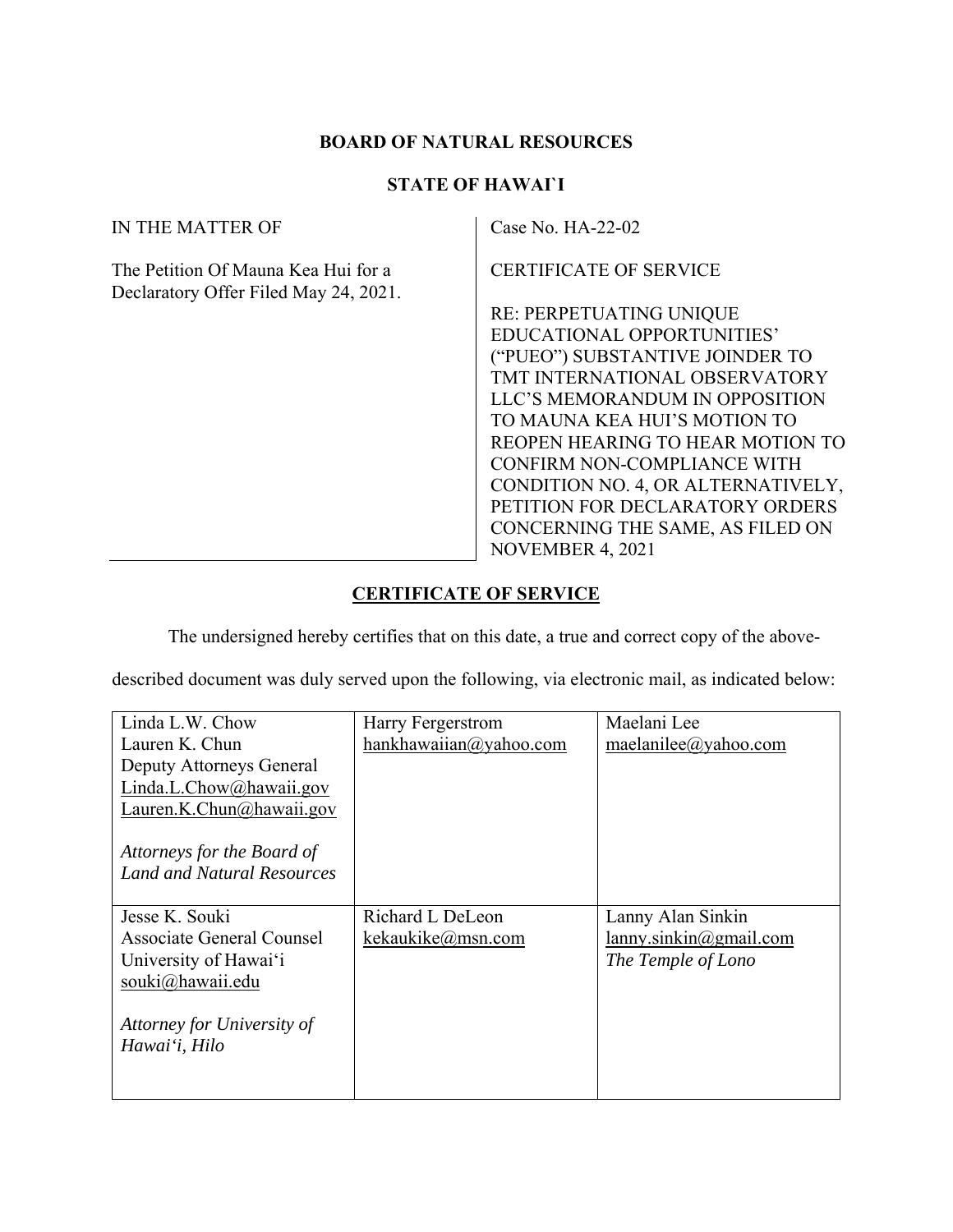| Richard Naiwieha Wurdeman                  | Mehana Kihoi            | Kalikolehua Kanaele                           |
|--------------------------------------------|-------------------------|-----------------------------------------------|
| RNWurdeman@RNWLaw                          | uhiwai@live.com         | akulele@yahoo.com                             |
| Bianca Isaki                               |                         |                                               |
| bianca.isaki @gmail.com                    |                         |                                               |
|                                            |                         |                                               |
| Attorneys for the Mauna Kea                |                         |                                               |
| Hui                                        |                         |                                               |
| J. Douglas Ing                             | C. M. Kaho'okahi Kanuha | Stephanie-Malia:Tabbada                       |
| Ross Shinyama                              | kahookahi@gmail.com     | s.tabbada@hawaiiantel.net                     |
| Summer H. Kaiawe                           |                         |                                               |
| Watanabe lng LLP                           |                         |                                               |
| $\frac{\text{douging}(a)}{\text{wik.com}}$ |                         |                                               |
| rshinyama@wik.com                          |                         |                                               |
| skaiawe@wik.com                            |                         |                                               |
|                                            |                         |                                               |
| Attorneys for TMT                          |                         |                                               |
| <b>International</b>                       |                         |                                               |
| Observatory, LLC                           |                         |                                               |
|                                            | Joseph Kualii Lindsey   | <b>Tiffnie Kakalia</b>                        |
|                                            | Camara                  | tiffniekakalia@gmail.com                      |
|                                            | kualiic@hotmail.com     |                                               |
|                                            |                         |                                               |
|                                            |                         |                                               |
|                                            | <b>Cindy Freitas</b>    | <b>Glen Kila</b>                              |
|                                            | hanahanai@hawaii.rr.com | makakila@gmail.com                            |
|                                            |                         |                                               |
|                                            |                         | Dwight J. Vicente                             |
|                                            |                         | $\frac{dwightivicente(\omega gmail.com)}{dx}$ |
|                                            |                         |                                               |
|                                            |                         |                                               |
|                                            |                         | <b>William Freitas</b>                        |
|                                            |                         | kukulukuula@gmail.com                         |
|                                            |                         |                                               |
|                                            |                         |                                               |
|                                            |                         | J. Leina'ala Sleightholm                      |
|                                            |                         | leina.ala.s808@gmail.com                      |
|                                            |                         |                                               |
|                                            |                         | Michael Cain                                  |
|                                            |                         | Michael.cain@hawaii.gov                       |
|                                            |                         | Custodian of the Records                      |